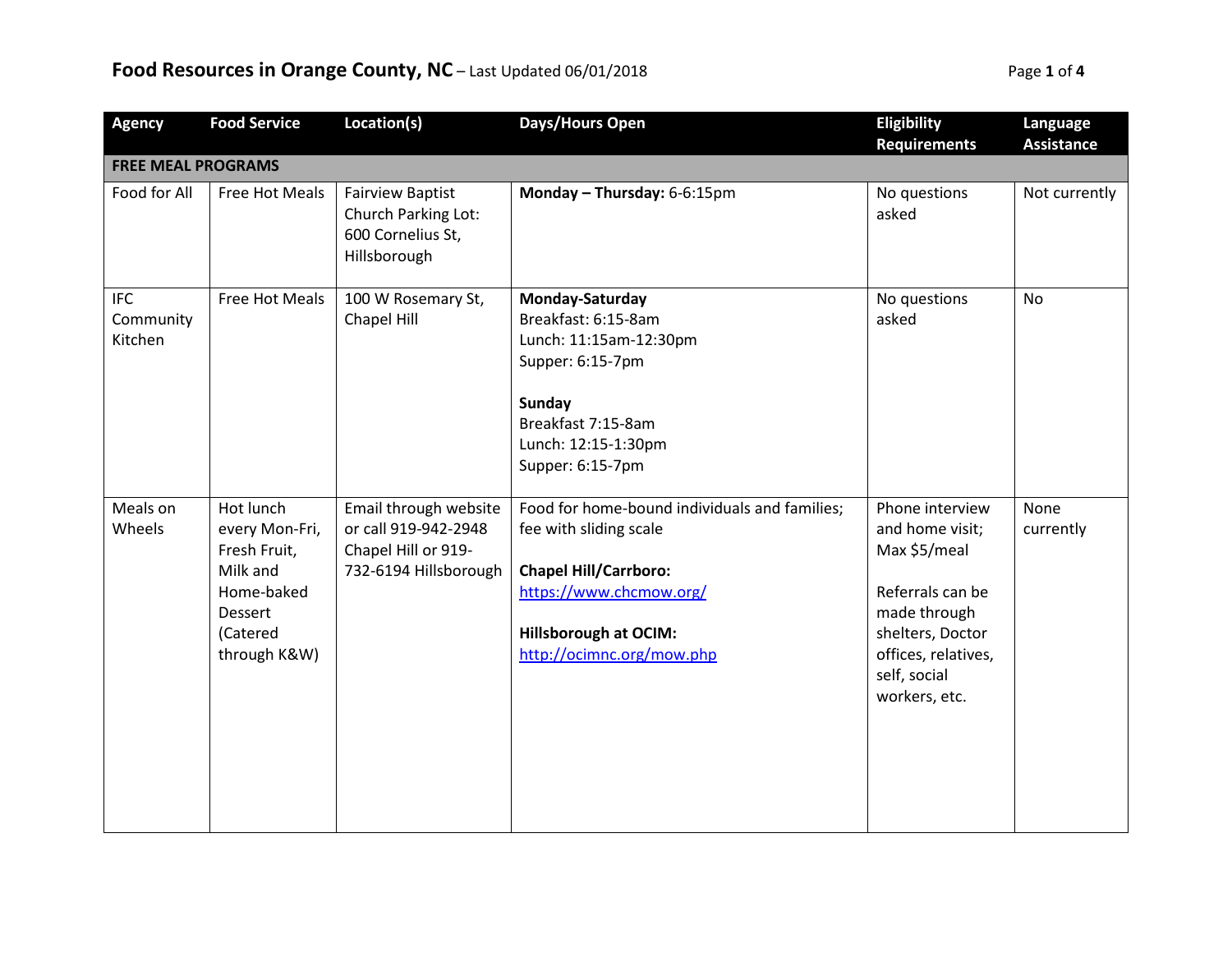## **Food Resources in Orange County, NC** – Last Updated 06/01/2018 **Page 2** of 4

| <b>Agency</b>            | <b>Food Service</b> | Location(s)         | Days/Hours Open                                   | Eligibility           | Language          |  |
|--------------------------|---------------------|---------------------|---------------------------------------------------|-----------------------|-------------------|--|
|                          |                     |                     |                                                   | <b>Requirements</b>   | <b>Assistance</b> |  |
| <b>FREE BAGS OF FOOD</b> |                     |                     |                                                   |                       |                   |  |
| Carrboro                 | Local, fresh        | 301 W Main St,      | Saturdays: 7am-12pm (year-round)                  | Accepts SNAP and      | None listed       |  |
| Farmers'                 | produce, food       | Carrboro            | Wednesdays: 3-6pm (seasonally)                    | <b>WIC and Senior</b> |                   |  |
| Market                   | and art             |                     |                                                   | Farmers' Market       |                   |  |
|                          |                     |                     | Check website for seasonal date/hours:            | Nutrition benefits.   |                   |  |
|                          |                     |                     | http://www.carrborofarmersmarket.com/marke        | Also up to \$10       |                   |  |
|                          |                     |                     | t-hours/                                          | <b>Market Bucks</b>   |                   |  |
|                          |                     |                     |                                                   | $Match - see$         |                   |  |
|                          |                     |                     | Carrboro Farmers' Market participates in          | Market Welcome        |                   |  |
|                          |                     |                     | Farmer Food Share: After Wednesday markets,       | Booth for             |                   |  |
|                          |                     |                     | donated food goes to TABLE, Saturdays to the      | assistance with       |                   |  |
|                          |                     |                     | <b>Equity Collaborative</b>                       | benefits              |                   |  |
|                          |                     |                     |                                                   |                       |                   |  |
| Food Bank                | Warehouse in        | 2700 Angier Avenue, | Various Additional Locations and Days/Hours of    | No verification       | None listed       |  |
| of NC                    | Durham,             | Suite A Durham, NC  | <b>Operation in Orange County:</b>                | process at            |                   |  |
|                          | 1 time service      | 27703; 919-956-2513 | http://www.foodbankcenc.org/site/PageServer?      | Durham                |                   |  |
|                          | there               | ext 2103            | pagename=programs distribution                    | Warehouse             |                   |  |
| <b>IFC Food</b>          | Bags of             | 110 W Main St.,     | Monday-Friday                                     | Household must        | Yes, Spanish      |  |
| <b>Bank</b>              | groceries           | Carrboro            | May access first come first serve in the mornings | live or work in       |                   |  |
|                          | (shelf-stable as    |                     | beginning at 9am or call 919-929-6380 on          | Chapel Hill or        |                   |  |
|                          | well as fresh       |                     | Monday to make an appointment for some            | Carrboro and          |                   |  |
|                          | items)              |                     | afternoon that week.                              | bring proof of        |                   |  |
|                          | Sometimes           |                     |                                                   | such (e.g., pay       |                   |  |
|                          | formula             |                     |                                                   | stub)                 |                   |  |
| Jackson                  | Fresh produce       | St. Joseph CME      | Monday-Friday from 3:30-4:30pm                    | Anyone in need.       | None listed       |  |
| Center                   |                     | Church 510 W        |                                                   | No ID or income       |                   |  |
| (Heavenly                |                     | Rosemary Street,    |                                                   | verification          |                   |  |
| Groceries)               |                     | Chapel Hill         |                                                   | required. Bring       |                   |  |
|                          |                     |                     |                                                   | OWN BAG to put        |                   |  |
|                          |                     |                     |                                                   | the produce you       |                   |  |
|                          |                     |                     |                                                   | select yourself in.   |                   |  |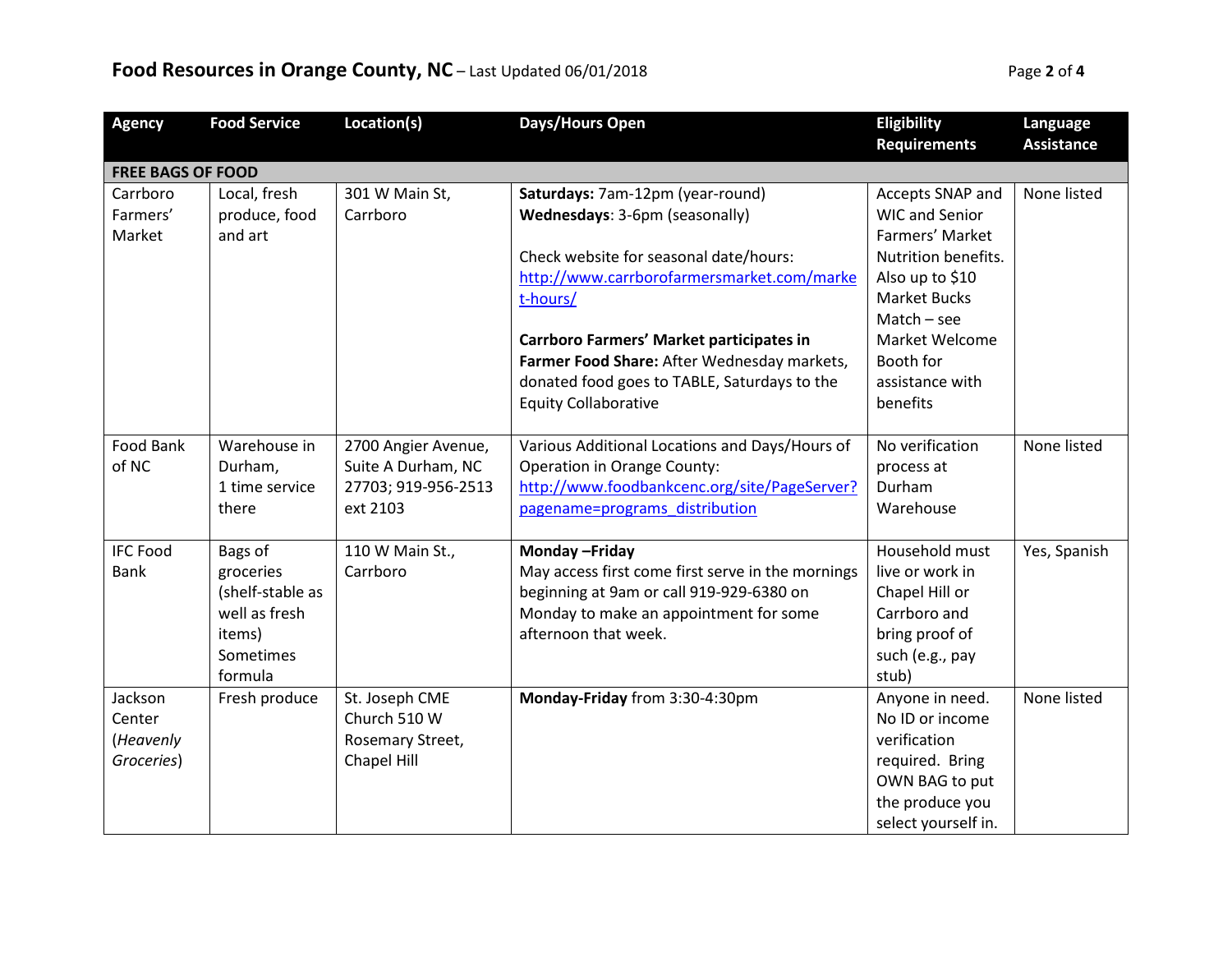## **Food Resources in Orange County, NC** – Last Updated 06/01/2018 **Page 1000 Page 1000 Page** Page

|  | Page 3 of 4 |  |
|--|-------------|--|
|  |             |  |

| <b>Agency</b>              | <b>Food Service</b>                                                                                    | Location(s)                                   | Days/Hours Open                                                                                                                                                                                                                                                                                                                                                                 | Eligibility                                                                                                                                                                                                                             | Language                                                     |  |  |
|----------------------------|--------------------------------------------------------------------------------------------------------|-----------------------------------------------|---------------------------------------------------------------------------------------------------------------------------------------------------------------------------------------------------------------------------------------------------------------------------------------------------------------------------------------------------------------------------------|-----------------------------------------------------------------------------------------------------------------------------------------------------------------------------------------------------------------------------------------|--------------------------------------------------------------|--|--|
|                            |                                                                                                        |                                               |                                                                                                                                                                                                                                                                                                                                                                                 | <b>Requirements</b>                                                                                                                                                                                                                     | <b>Assistance</b>                                            |  |  |
| <b>FREE BAGS OF FOOD</b>   |                                                                                                        |                                               |                                                                                                                                                                                                                                                                                                                                                                                 |                                                                                                                                                                                                                                         |                                                              |  |  |
| <b>OCIM</b><br>Food pantry | A week of<br>groceries,<br>seven times in<br>a 12-month<br>period of time.                             | 300 Millstone Dr.<br>Hillsborough             | Monday-Friday 9:00 am-5:00 pm                                                                                                                                                                                                                                                                                                                                                   | Referrals from<br><b>Orange County</b><br>agencies,<br>churches, schools.<br>Must live in<br>northern Orange<br>County (not<br>Chapel Hill-<br>Carrboro) Photo<br>ID required but<br>exceptions can be<br>made with prior<br>knowledge. | Not currently                                                |  |  |
| <b>PORCH</b>               | Fresh and<br>nonperishable<br>food for<br>families in<br>Chapel Hill,<br>Carrboro, and<br>Hillsborough | Contact:<br>Chc@porchcommuniti<br>es.org      | One time a month, families enrolled in the<br>program get a week's worth of fresh and<br>nonperishable food. Families meet PORCH at<br>designated public sites. Families served by<br>PORCH Chapel Hill-Carrboro are those with<br>children in the CHCCS school system in<br>CH/C. Families with children in the Orange<br>County schools are served by PORCH-<br>Hillsborough. | Families referred<br>by School Social<br>Workers and<br>periodically by<br>healthcare<br>providers.<br>Enrolled based on<br>referral and<br>income eligibility.                                                                         | Yes:<br>Spanish/<br>Burmese/<br>Karen/<br>Arabic/<br>Swahili |  |  |
| <b>RENA</b>                | Nonperishable<br>items,<br>sometimes<br>fresh veggies,<br>fruit, eggs                                  | 101 Edgar St, Chapel<br><b>Hill, NC 27516</b> | Every 3 <sup>rd</sup> Friday between 10am-4pm                                                                                                                                                                                                                                                                                                                                   | Anyone in need                                                                                                                                                                                                                          | None<br>currently                                            |  |  |